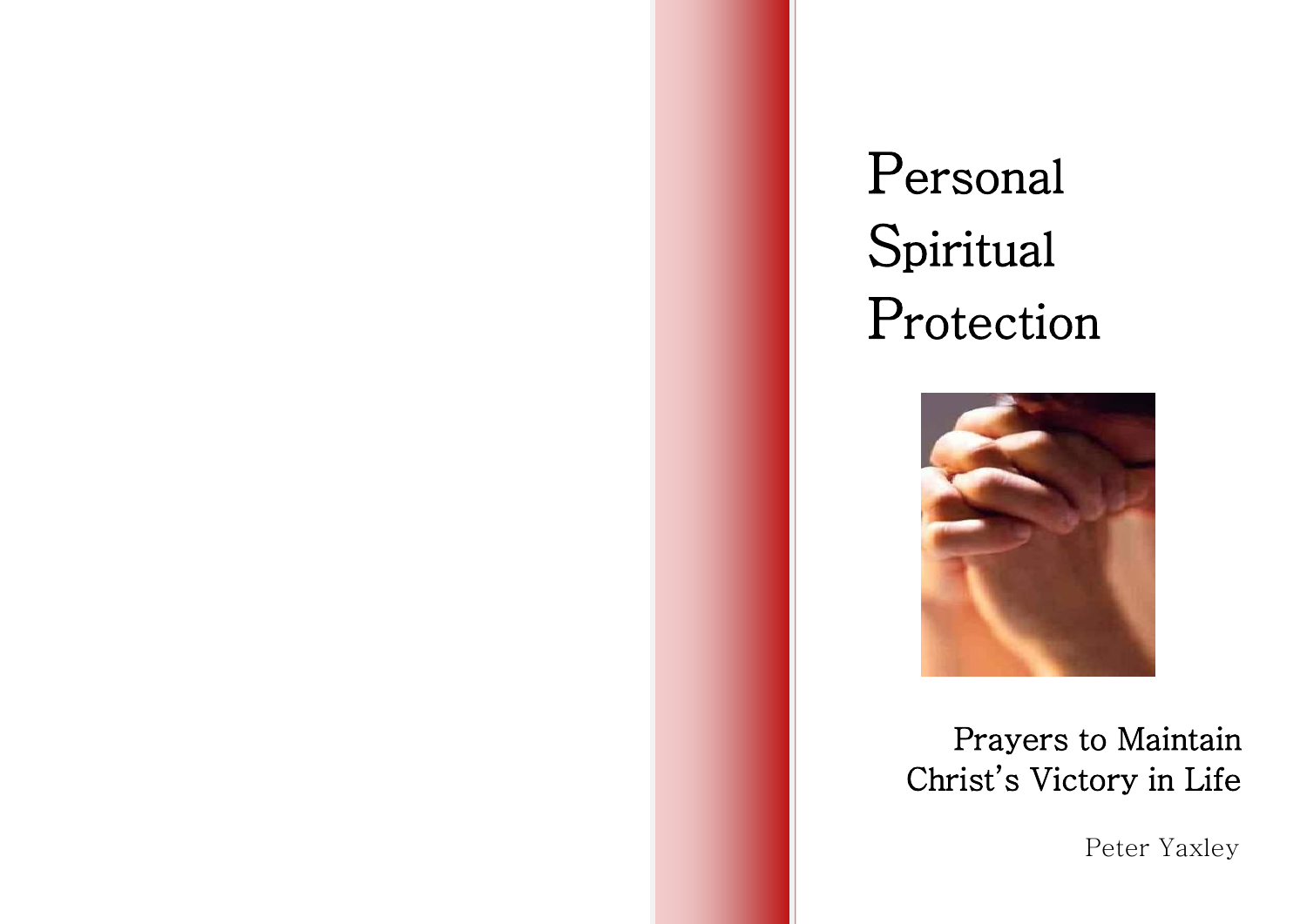# **Introduction**

Our other booklets of prayers for spiritual protection focus on praying with someone else. They are full of 'we pray' sentences. This booklet is more for people who pray by themselves. The aim of this booklet is to give you the words of victory through asking for help from our Almighty God. These are words of God's truth to undermine the plans of the enemy against your life. They are not magic incantations or a liturgy to be expressed in a mindless manner of rote. These prayers serve a number of purposes. They remind us of who we are in Christ, sons and daughters purchased at a great price. They remind us of the power we possess in partnership with Christ as the Holy Spirit fills us daily. They remind us of the often unseen battle that is going on around us. They give us words to speak first thing in the morning or last thing at night that bring truth and power as well as a focus on God. Please feel free to use your own words or even write your own prayers. The important thing is that *you* pray for protection daily.

#### **What motivates you?**

No matter what you read or what you hear, unless you are motivated, you will not change. Paul writing to Timothy says, *"Endure hardship like a good soldier of Christ Jesus. No one serving as a soldier gets involved in civilian affairs – he wants to please his commanding officer. Similarly, if anyone competes as an athlete, he does not receive his reward unless he competes according to the rules. The hardworking farmer should be first to taste what he produces." 2 Timothy 3 - 6*

What motivates you? Are you like:

- The farmer who enjoys the promise of reward for labour. You can see the need for daily spiritual protection and know if you do it you will have the reward of a victorious Christian life.
- The soldier wanting to do what is right by the authority over him. Recognising daily that Christ has the authority over your life.
- The athlete who follows the rules so he won't be disqualified. We so easily forget the rules of the race of life. We disqualify ourselves by sinning, not looking to Jesus and going our own way, allowing the devil a foothold.

What motivates you? Whatever it might be, may these words (compiled from many sources) bless, inspire and encourage you. Peter Yaxley

# **Why Spiritual Protection**?

In these days of home security systems, locks and fences to keep out those who might threaten our physical well-being in any way, the home is a reasonably safe place to be. The same protection should be considered for the spiritual realm using the armour of God.

Many Christians live in the security that all was achieved at the Cross. Salvation, victory, victory over sin, right relationship to God and more can lead the Christian into a sense of false security. This list is true but we are not immune from spiritual attack. We are still human and are still vulnerable to temptation and the schemes of the enemy. We can still miss the mark set by God's holy standard.

As Christians, often we forget that we have three adversaries in this life: the flesh, the world and the devil. While we are more than conquerors in Christ Jesus we still suffer defeat in our own strength. This is why we need to put on our spiritual armour of God daily. The armour is the application of God's



truth, God's righteousness and God's peace. We are to stand in faith in God. The sure knowledge of salvation in Christ will sustain and protect our mind. Constant prayer will keep us in relationship. Reading and application of the Bible will give us help and encouragement to live the life God wants us to live.

How can we survive? More to the point, how can we thrive? We don't want to be fighting the unseen enemy all day every day. Paul points out that our battle isn't against visible adversaries (people) but evil dark powers, principalities and authorities of the unseen world. Eph 6:10ff

If we perceive a physical threat of any kind the reaction may be courageous, self-sacrificing and decisive. We may choose to stand and fight or run or hide. We may choose to examine the resources at hand then make a decision regarding the action that needs to take place. This same type of action and reaction should be enlisted when spiritual danger threatens us.

There is a need to continue to fight and defend while we are in this world. While we live in the victory that has been won through Christ, we are not there yet! The three adversaries are working against us and as soon as we think we have it together ... WHAM! Look at your own and others experience.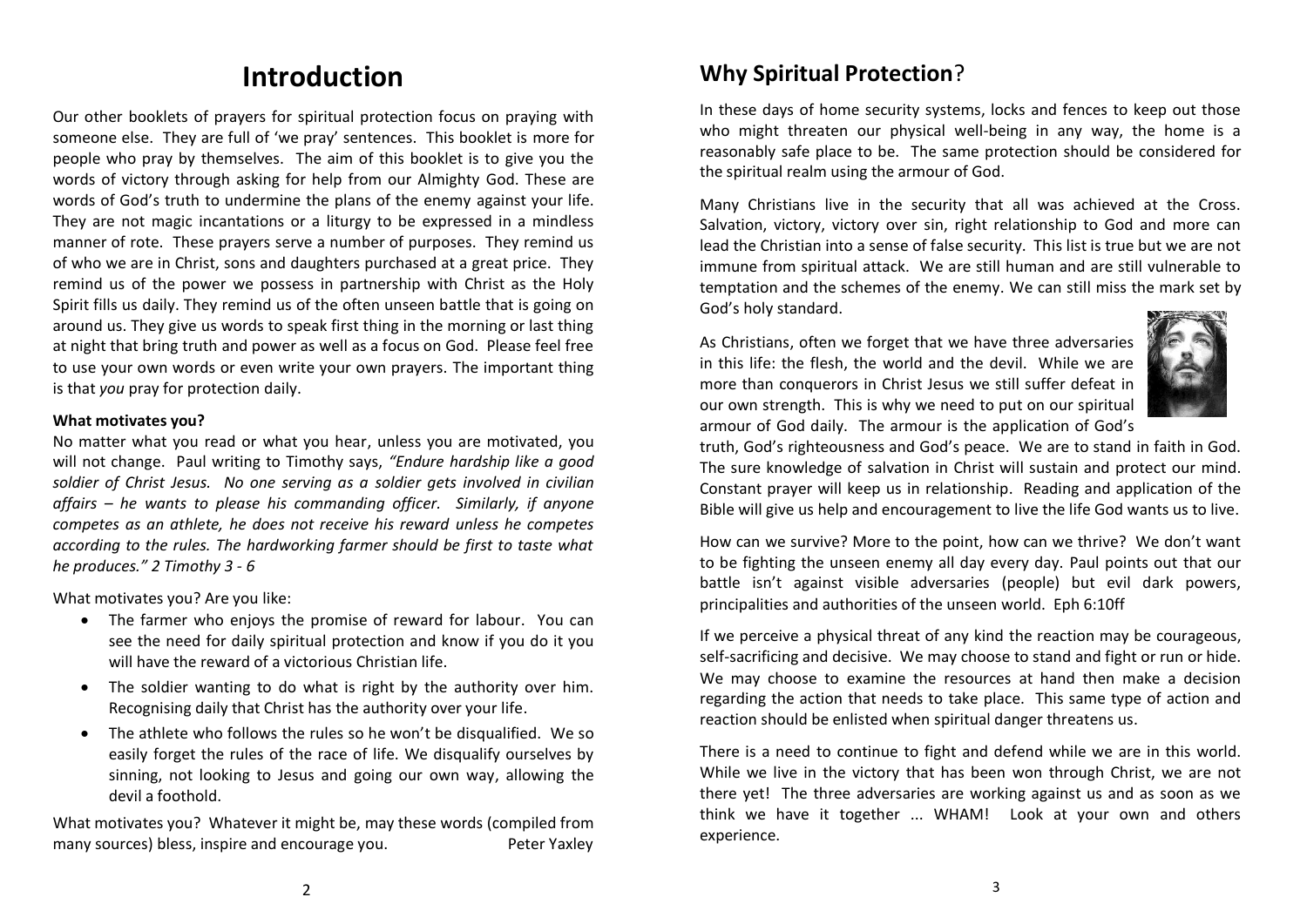The weapons of our warfare are not carnal but mighty in God for the pulling down of strongholds in our minds. 2 Cor 10:4 But the weapons of Satan are carnal, mighty in our flesh for the erecting of strongholds in our minds - and we're the ones arming him by our choices. Jesus *"disarmed principalities and powers, He made a public spectacle of them, triumphing over them."*  Col 2:15

Some people have yet to see the need for spiritual warfare in their Christian life and point out that Scripture says we don't have to battle because the devil is already defeated. It is true, Satan has been defeated, but we still need to *"fight the good fight of faith"* 1 Tim 6:12 and *"wrestle against principalities, powers, rulers of the darkness"* Eph 6:12. The devil has no authority over us unless it is given to him by us. The serpent had no authority in the garden until Adam gave it to him.

We need to use the sword of the Spirit. Heb 4:12. The Word of God is powerful but we need to speak it out and use the living power it contains. When we speak out God's Word, it casts out death and opens the door to life.

Satan's weapons work through our carnal nature to oppress us by tempting us to speak words that are out of alignment with God's truth. We are to speak life to foil the enemy's plans as soon as we see the need or circumstances that are being used by the enemy. We should not, as the Bible says, be *"double-minded"* therefore unstable in all our ways. James 1:8 If you are feeling unstable it may be because you are not speaking words of faith and life. You may be arming the enemy with words of fear, doubt, unbelief and death.

The words you choose to use are weapons in spiritual warfare. When you speak God's Word, you are using them like a sword to thwart Satan's



schemes. It may take perseverance to speak (cut) many times to see results. If you speak words of fear, permission is given to oppress and gain a stronghold. If you speak God's truth through the Word you give God permission to bring life. We need to be choosing constantly whether to give life to God's plan or to the enemy's plan.

#### **How it May Work for You**

I tend to go to the dentist about once every 20 years. These few times that I have been I haven't needed any intervention. While I believe being given fluoride tablets when we were children has helped, I've always regularly brushed my teeth twice a day. Despite being a 'sweet tooth' my teeth have remained healthy due to this daily maintenance.

We all know that brushing our teeth is good. Some are more regular than others doing this. If we don't practice this each day, tooth decay will most likely set in eventually. This will then require some form of intervention to stop infection affecting the whole body.

These prayers are like a spiritual tooth clean. (They stop *truth* decay!!) They work best prayed daily, consistently and faithfully. To only clean your teeth when you feel like it won't be effective in halting the damage that can subtly weaken the outer coating of the tooth. Too often, Christians ignore this daily protection. When the crisis hits, the call for urgent prayer goes out, needing intense intervention rather than just a daily action. Are these prayers helpful? Our testimony and many others around the world testify to these prayers being a helpful way to focus our day on God's protection. They also serve to remind us daily of our position 'in Christ' as well as focus us on Him.

**These prayers are not magic words**. They are a daily discipline. The more I don't want to read them, the more I persist. The thoughts: 'are they making any difference in our lives' or 'God will cover us anyway,' are constant. It's all about doing it because I want to be my best for Him. When the devil's attacks arrive, as they will, I want to be a clean vessel so that he doesn't have a foothold in my life. Then I won't have to go through a spiritual crisis to wake me up to the need for protection time after time. I want my spiritual protection maintained so I press on daily, believing in the One I'm praying to for His glory in my life.

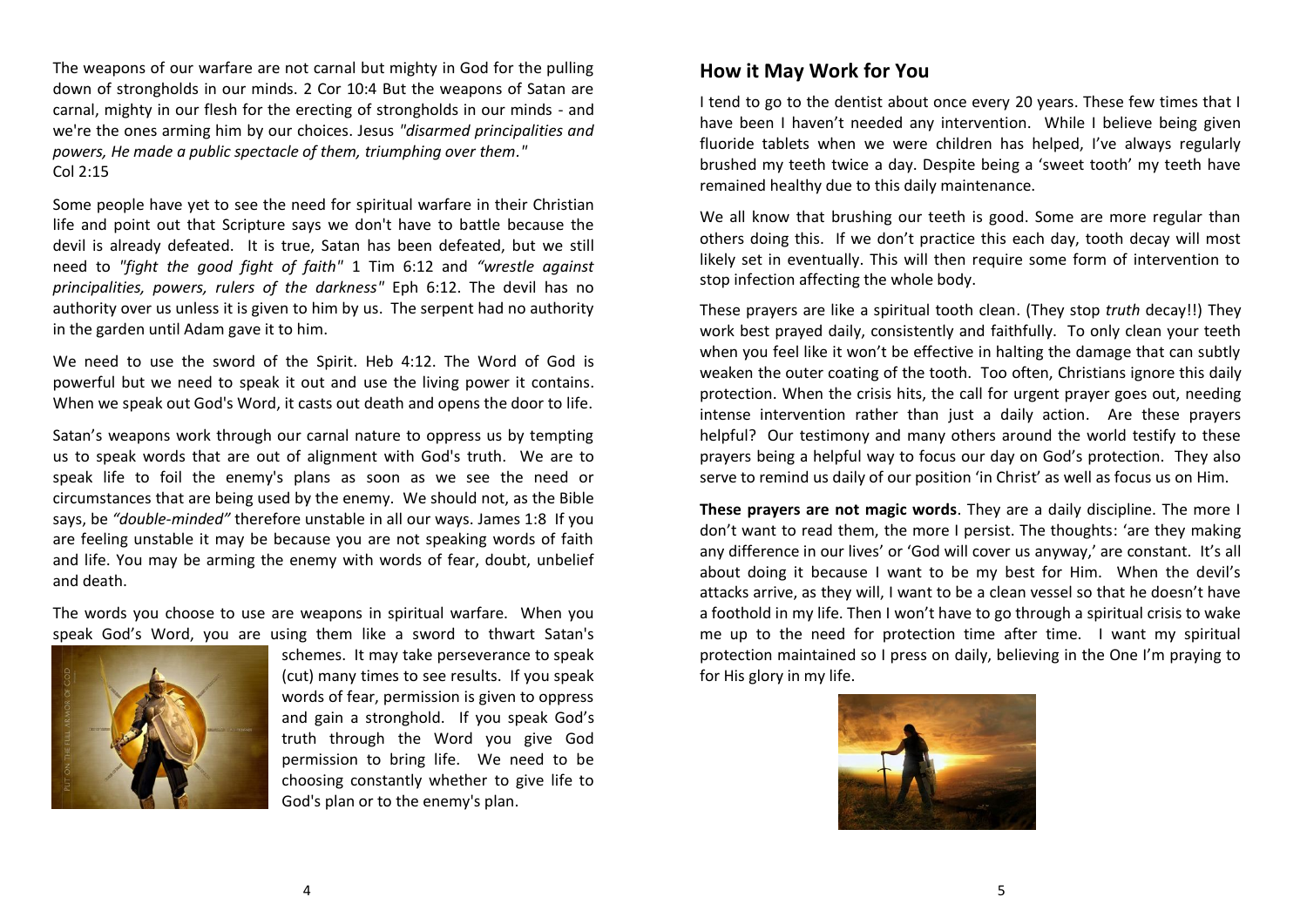#### **Prayer to Put on the Armour of God Eph 6:10-18**

**I place around my waist the belt of truth.** Lord Jesus, please help me know Your truth so I can be free. I am free because *You* have set me free. I am a new person. Holy Spirit please guide me into all truth and grant me wisdom and knowledge. Please instruct me in the way I should go.

**I put on the breastplate of righteousness.** Through the cross, You have placed on me Your righteousness. I ask for a covering of the blood of Jesus today. Forgive me for my sins. Convict me, Holy Spirit, of any wrong and search my heart. I ask for boldness to do Your will today. Help me to speak Your words with authority. I am established today in Your righteousness.

**My feet are shod with the preparation of the gospel of peace.** Help me to be prepared to live the Gospel in my words and deeds. I thank You that You have made a covenant with me that Your laws and Your words are written on my heart and in my mind. Thank You that You put Your words in my mouth. Let my life reflect the Gospel of peace. Send someone across my path to share the gospel with today. Use me Lord to bless someone.



**I take up the shield of faith which quenches every fiery dart of the enemy.** Help me to have faith in You to overcome the world. I can do all things through Christ who strengthens me. I thank You for angels of the Lord that encamp around about me. Please protect me from the evil one and deliver me from the evil of this present world.

**I place on my head the helmet of salvation, the hope of glory.** Please, Lord, grant me the mind of Christ that no weapon formed against my mind will prosper. I ask for help to think on things which are good, pure, perfect, lovely, and of good report. I take authority over all the power of the enemy in Jesus Christ's name to put an end to anything that exalts itself against the knowledge of God in my thinking. Please help me bring my thoughts into obedience to Christ. I ask that the Holy Spirit would inspire, direct and shape my thoughts. I submit my mind to God.



**I take the sword of the spirit which is Your Word.**  I thank You for the power of your Word. It is sharper than any two-edged sword. Please remind me of Scriptures I will need this day. Your Word is true. Help me to choose to live according to Your Word. Please help me remember Your Word so that I will not sin against You. Please help me not to lose courage as Your person.

**Help me pray through this day in tune with Your Holy Spirit** so I might be strengthened each moment. Help me pray according to your will.

**Help me praise You through this day.** I will praise You because You are worthy of all praise. Please place on me a garment of praise for a spirit of heaviness and put a new song in my heart, Lord. Let Your praise be continually on my lips.

**I thank You Lord that You are a God of healing, provision, and restoration.** Please heal my spirit, mind and body. You took my infirmities and bore my sicknesses. You are my provider. Those who seek you will not lack any good thing. Help me seek Your loving Kingdom rule first. You will provide all I need to serve You. All my needs are met in You. You are the God of restoration. I ask You to restore me to my rightful place in Christ.

**Thank You, Lord, for the fruit of your Spirit***.* Please help me grow in love, joy, peace, patience, kindness, goodness, faithfulness, gentleness, and selfcontrol.

**Thank You for the gifts of the Spirit**. My desire is to edify others through the gifts You have given me. I ask for Your help to serve with wisdom, knowledge and faith. Please grow in me the gifts of the Spirit You have placed in me and open me to others You would gift me with. Help me to encourage someone today through the power of Your Holy Spirit

**I pray all these in Your Holy name, Jesus. Your name is above every name.** All things are placed under Your feet. All authority has been given to You in Heaven and on earth. In You we live, we move and we have our being. You are Lord, Amen.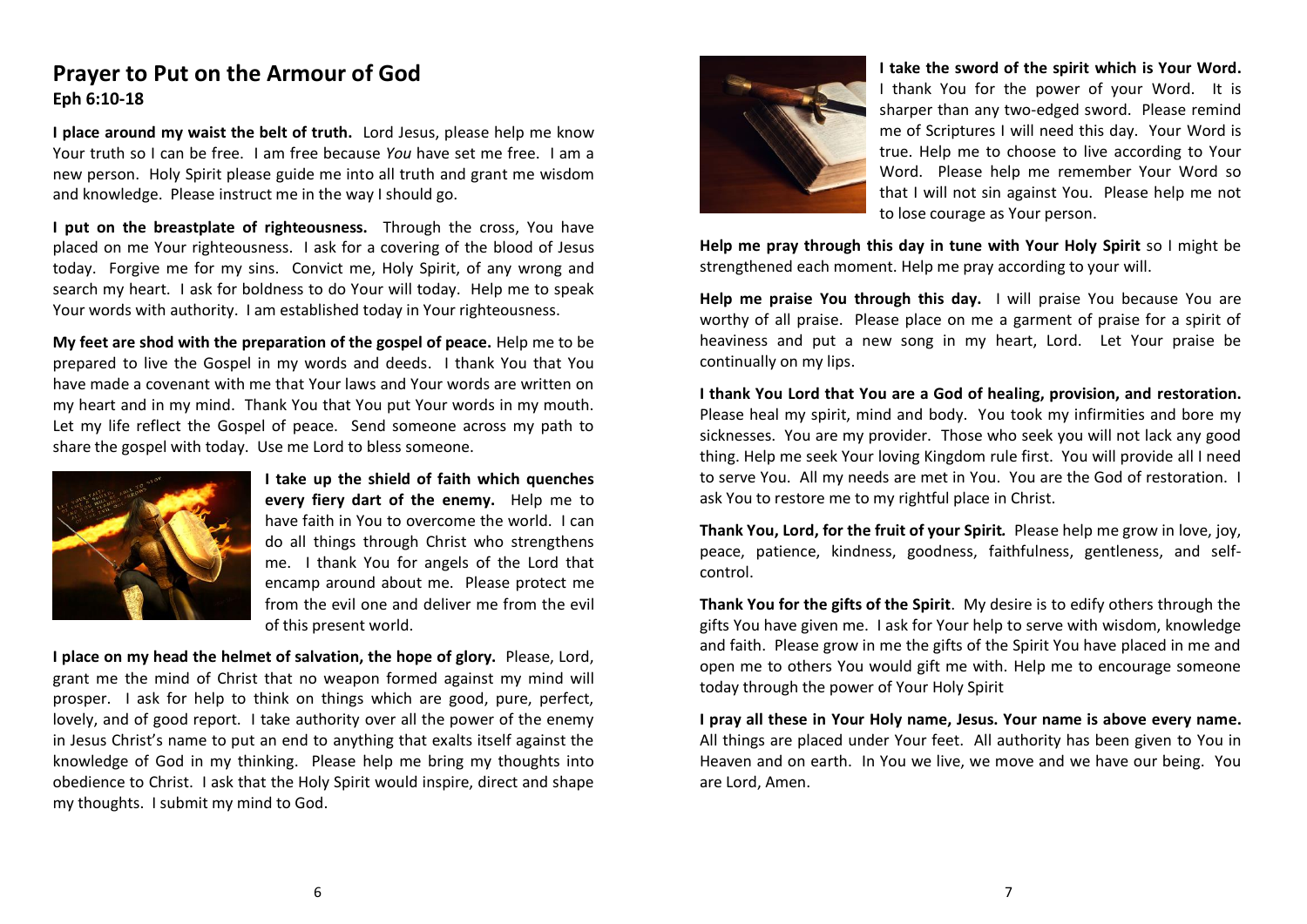#### **Sunday**

Lord Jesus I thank You for this new day and for all its potential. I give You praise, honour and worship right now. I acknowledge Your loving and gracious Lordship over my life. Please help me live under Your loving rule and care at all times today.

I ask for the royal cleansing blood of Jesus to cover all aspects of my life. Show me, Holy Spirit, where there is any sinful way in me. I ask for boldness to face this sin and deal with it. Please Lord forgive me for my sins. I pray that I can live life to the full in Your righteousness today.

Thank You that You are the Way, the Truth and the Life. Help me follow Your ways, accept Your life-giving truth and live the life that is pleasing to You. To do this I ask You, Holy Spirit, please fill me afresh today.

Thank You for that deep peace You give me. Help me to take hold of it today. I pray that Your peace be evident and growing in my life so that my life will reflect the Gospel to others.



I am thankful to have everything I need to live a full and exciting life including weapons of spiritual warfare that enable me to stand in the face of evil. Help me stand in the victory won at Calvary and through the resurrection where all the principalities and powers are now under You.

Help me to have the wisdom to discern anything that is standing between Yourself and me today. Please help me be obedient in my thought life, attitudes and actions. Holy Spirit, please help keep my relationship with the Lord Jesus precious and vital.

In the mighty name of the Lord Jesus Christ I ask for Your protection and guidance in all that I do and say this day, Amen

#### **Monday**

Lord God, as I go into this day I welcome Your presence with me in partnership with the Holy Spirit. I ask for a fresh refilling of the Holy Spirit so that I might have the power to be Your humble servant today. I pray for the fruits of the Spirit: love, joy, peace, patience, kindness, goodness, faithfulness, gentleness and self-control to be evident and growing in my life. Thank You for Your fellowship, help and protection. Please remind me through this day that You are with me no matter what I face.

Please Lord, help me to stand against the wiles of the devil, my own sinful nature and the pressures of society around me. Help me to rest in Your peace. I pray that You would undermine all psychic and witchcraft prayers, all curses, all spoken words and wrong thoughts over me; I do not receive them! I declare in Jesus Christ's name, that they are null and void; I cut off their assignments, and return them to their senders with a blessing in Jesus' name.

Thank You that through faith in You I have the victory that overcomes the world. Thank You that I can do all things through Christ who strengthens me. I am a new creation in You. According to Your Word, everything that the Father has is now accessible to me. Give me faith to believe this and take hold of this truth.

In the name of Jesus Christ, I bind, rebuke and bring to no effect all the things that may be used for evil in my life: division, discord, disunity, strife, anger, wrath, murder, criticism, condemnation, pride, envy, jealousy, gossip, slander, evil speaking, lying, poverty, fear of lack, spirits of fear, deception, religion, occult, anti-Christ and witchcraft.

I thank You that You are mighty, powerful and faithful. Help me to remember this today. Please remind me that I am Yours and You are mine and You love me extravagantly. Thank You for Your loving protection over me, Lord. In Jesus' name, Amen.

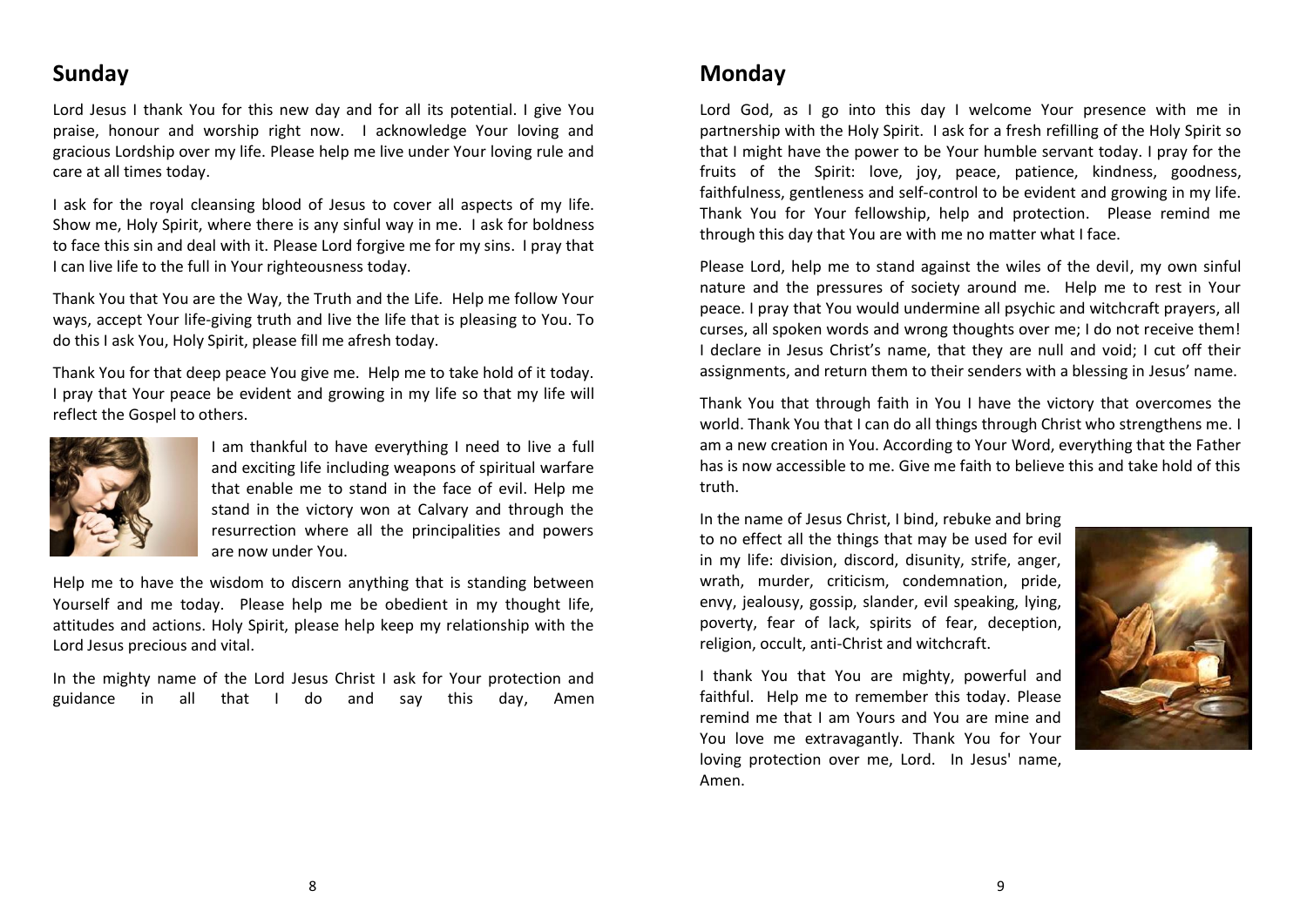#### **Tuesday**

Lord Jesus, thank You for this new day. I ask for Your help in everything that I do today. Please guide and direct me in each step that I take and every move I make. Help me be aware of Your spiritual protection over me and cover me with Your precious blood. Please release Your angels on my behalf and place a hedge of protection around me so that the enemy cannot have the victory over me this day. Please forgive and cleanse me of my sins.

Lord Jesus, I surrender myself to You. Help me to live a loving and sacrificial life today. I choose not to be conformed to this world and all its pressures to be squeezed into its mould. I choose to submit to Your transforming ways with the help of the Holy Spirit. I pray that You would reveal Your will and enable me to live in Your wonderful purposes for me today.



Help me to be prepared to give my testimony about Your goodness. Please put Your Words in my mouth when I speak. Guide my conversations and may all my communications be seasoned with grace. Let my life reflect the Gospel of Peace.

Help me to live a life of faith in You and not be fooled into thinking that what I can see is all there is. Help me to see with Your eyes and hear from You, then have the courage to do the things You tell me to do. Help me to get my own wrong thinking out of the way so I can be in tune with Your thinking.

Please help me to open my heart to You and lead me on in this journey of life. Show me more and more of what it is like to dwell in unity with You. Thank You for Your loving kindness towards me all the time.

I ask for help to live and move in Your grace and in Your truth to do what is right. I pray that I can be used by You to bless people today. Please help me to live out Your will and purposes for me today with the Holy Spirit's help. In Jesus' name, Amen.

#### **Wednesday**

Lord, I thank You that You are as close as the air that I breath. I want to walk with You in all that I do and say today. Help me live the abundant life You desire for me today. Please guide my every word, thought, judgment and action. Help me to die to myself and receive afresh Your Holy Spirit so that I might do those works you have prepared for me to do today.

As I pray, I ask for Your help to put off the things that belong to my sin nature: all forms of impurity, lust, evil desires, greed, lying, anger, stealing and unwholesome talk. Help me to put on that which belongs to my heavenly nature: meaningful activity, increasing generosity, thoughtful and active encouragement, loving kindness, deep compassion, loving forgiveness, growing obedience, genuine humility, gentleness and enduring patience. I know that only Your righteousness, Lord Jesus, alone can protect my heart from doing the things that 'miss the mark' of Your desire for me.

Help me to have the mind of Christ so no impure or unholy thoughts will take over my thinking. Help me to think on things which are good, pure, perfect, lovely and of good report. I take authority over all the powers of the enemy in Jesus' name. I ask for help to turn from my own sinful nature and everything that takes my focus from You. I declare that I belong to You and I ask the Holy Spirit to inspire all aspects of my thought-life this day.

Please Lord, build me up in Your love and give me strength to stand strong in You this day. Please help me to be prayerful and Spirit led so I can stay in the centre of Your will. Remind me to pray for others, to be thankful to You and those around me. I give You praise, honour and worship because You are worthy. Please put a new song in my heart as I start this new day. I pray in Jesus' wonderful name, Amen.

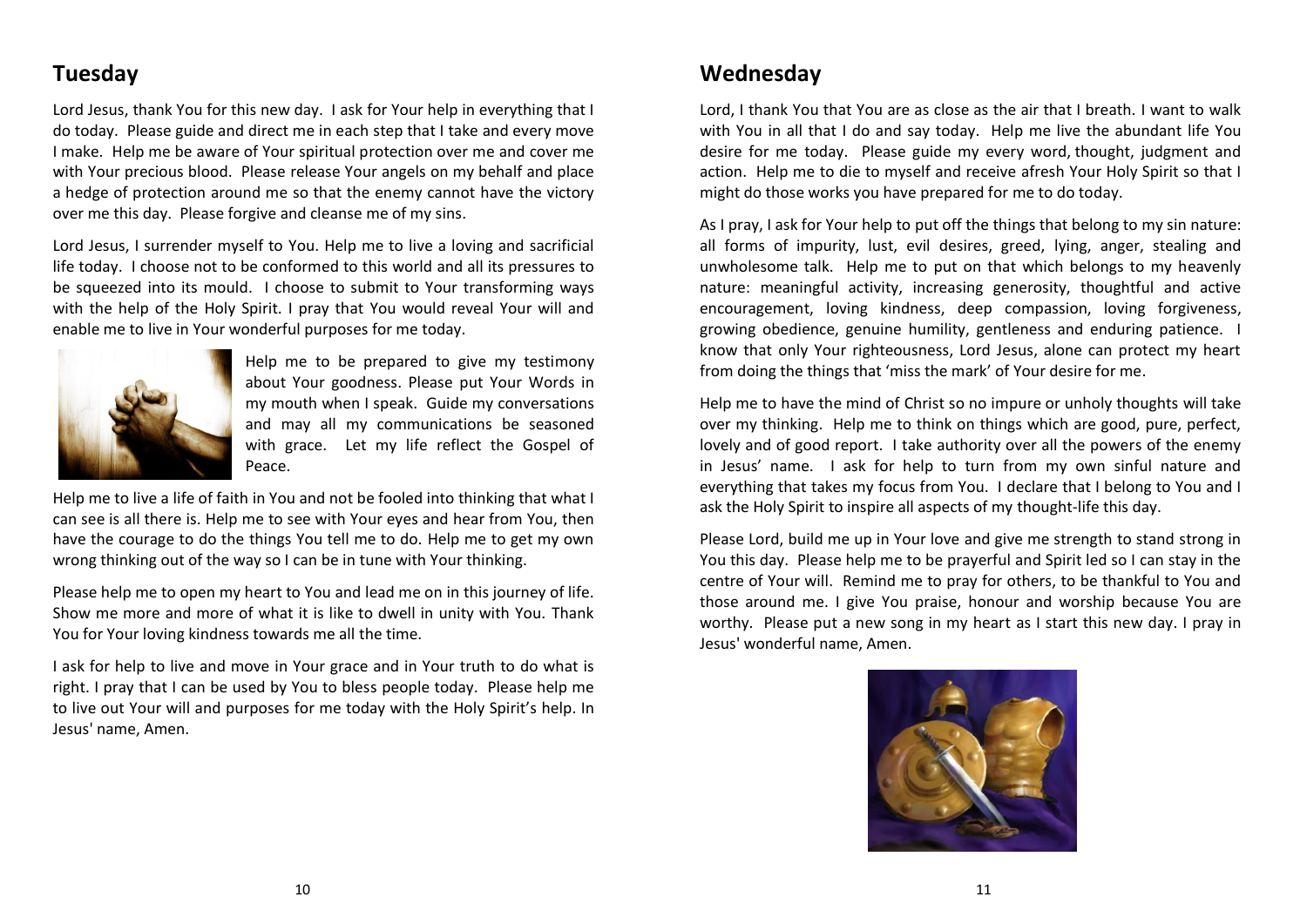### **Thursday**

Lord God, I praise and thank You for this new day and what it holds in fellowship and partnership with You. Please let Your love flow in and through me today. I ask for Your spiritual protection and the covering of the blood of Jesus Christ. I pray for a guard of Your angels to be around me and all that pertains to me. (Home, family, property, cars, possessions, finances and business dealings). I ask that You clothe me in protective armour for the battles I face today. I believe with Your help that any dishonest attack on me won't be successful and hurtful words spoken against me won't harm me at all. This is my heritage as Your servant and my righteousness is from You alone.



Lord Jesus, help me repent of my sins. Bring to mind those things I know I should have done and those things I know I should not have done. Help me to lay down at Your feet all sins of the flesh, ill spoken words, impure heart motivations and all unholy thoughts or actions. I humbly ask for Your forgiveness and look for Your cleansing, restoration and help to change.

Please Lord help me to make wise choices this day that reflect Your righteousness. Grant me power to resist the devil and all his schemes. Help me not to conform to the culture that surrounds me but keep transforming my mind to Your ways, thinking Your thoughts and with my mind centred on You and Your ways. Help me to walk in Your grace and truth today.

I pray for Your physical protection from sickness, pain, infection, disease, viruses, tumours, cancers or injury. Please place Your healing and protective hand upon me today. Help me to walk a free and unhindered life of wisdom to care for my body. Please help me to exercise and eat the right foods. I pray that You would help me to have self-control in all areas of my life. Thank You that I go into this day cleansed by Your blood, Amen.

### **Friday**

Father, I acknowledge You as my God. You were there at the beginning of time and You are the One who will be there at the end. Thank You that You never change and I can totally rely on Your consistent nature and character. I am safe in You. I submit my body, soul, mind and spirit, conscience and subconscience to You today. Help me to totally yield to You and Your will for me this day.

I ask for forgiveness where I have let You and others down. I am sorry for not living the abundant life You desire for me. Help me to have passion that is driven by love for You, to speak and act as Your follower. I'm sorry that I put my own needs and fears before owning You as Lord of my life. I pray for Your sustaining and protective power to usher me through this day. Please help me to honour You in all that I do and say. Help me to have attitudes and conduct that bring glory to Your name.

Please Lord Jesus protect my heart from unforgiveness towards people, crippling fear, all forms of rebellion, resentment towards anyone, rejection from anyone and being wrongly judgemental. Help me to walk in peace and harmony with You and all people.

Please Lord Jesus, help me to live in Your victory over sin and protect me from passivity, lethargy and being lazy. Please show me where You want me to be and what You want me to do today. Help me to live out Your purposes.

I ask for Your protection from evil spirits that would seek to control my mind and turn me against Your ways. I ask that You would guard my mind from being depressed or oppressed or confused. Please help me to have a clear mind that thinks in the way You think.

I thank You for Your Word. Please bring to mind those Scriptures that I need this day. Your Word is sharper than any two-edged sword and it will accomplish its purposes. Help me to put into action the things You say to me today. I pray this in the wonderful name of Jesus, Amen.

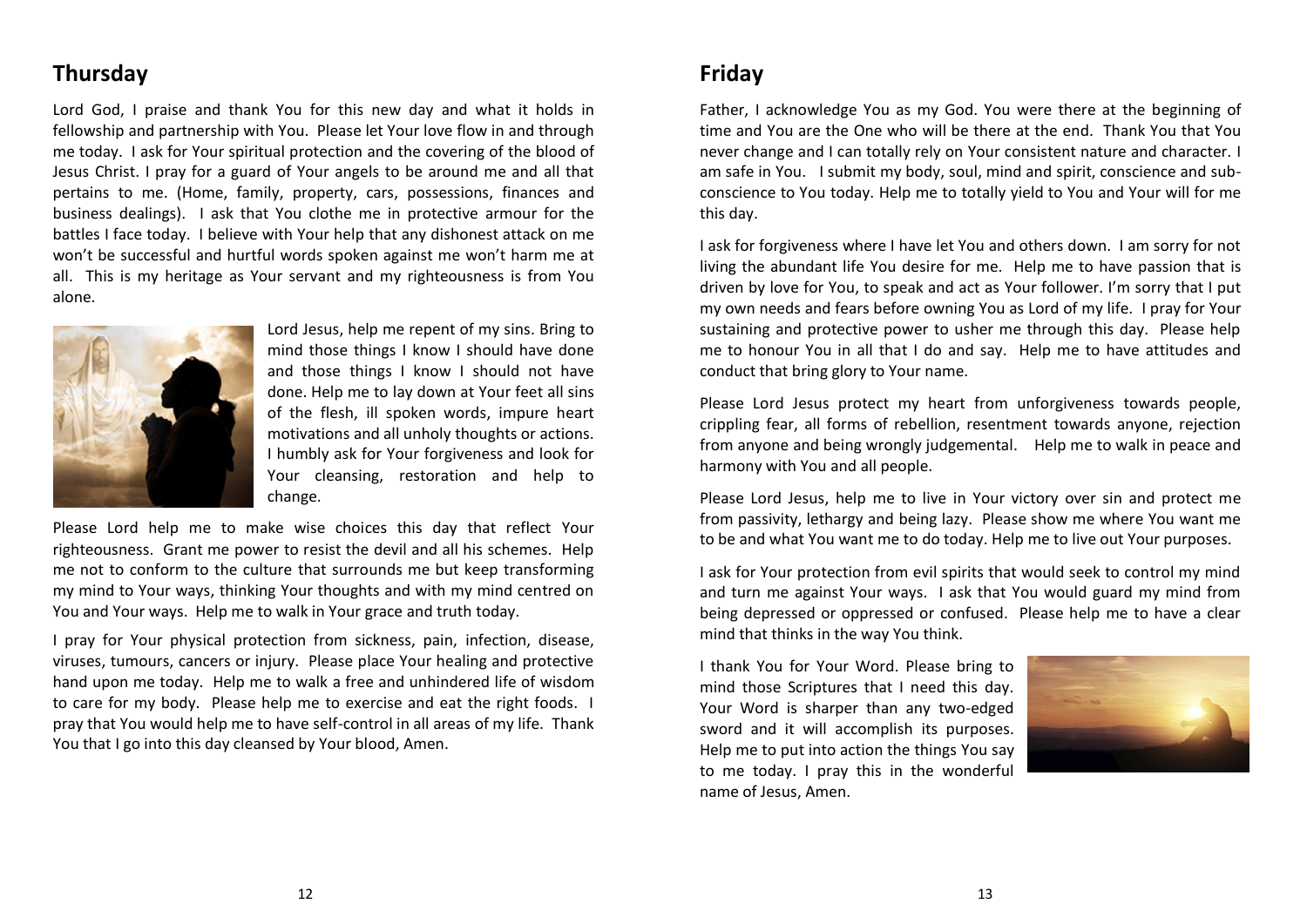### **Saturday**

Lord Jesus I commit this day to You for Your glory, praying that Your love would flow in and through me to others. I need You and I thank You for Your sustaining power. There is *nothing* I can do of eternal value without You.

You are full of grace and truth. Thank You that Your truth sets me free to be all You desire me to be. Please help me take hold of this truth in my life so I live in Your truth for Your glory today.

Please Lord, help me to turn from all impurity, lust, worldly mindedness, pride, envy, a critical spirit, slanderous words, lies, cheating, bad temper and stealing. Help me to choose life in You and live a meaningful life filled with generosity, encouragement, kindness and compassion. I pray for help to be a humble servant, gentle and patient towards all people, living in peace with You today. Help me to be a carrier of Your peace to others.

Please help me to recognise the "fiery darts" of the devil and stand behind the shield of faith in You to quench them in whatever form they may take. Show me through Your wisdom the best ways to have the victory over them. Please help me to live life to the fullest according to Your intention unhindered by the schemes of the enemy.

Please recharge me with the Holy Spirit today. I ask for new Scriptures to come alive to me and that I might be refreshed by them today. Please help me to put into action the things that I know already and the things You remind me of from the Scriptures. I pray that You would extend my influence and increase my ministry for the extension of Your Kingdom and the glory of Your Name, Amen.



# **Sunday**

Father, my heart overflows with thanks to You for all the blessings and good gifts You give me. For people who share their love with me. For a future filled with hope. For peace of mind which goes beyond all understanding. I thank You for a place to live and for all my needs being met; for food, clothing and finances. Thank You for every good gift.

I pray for a day of refreshment today that You might revitalise me with the Holy Spirit to equip me for the works You have prepared for me to do this week. Please tell me what I should be doing in accordance with Your will this week. Father, today help me as I commit my life to You totally, spirit, soul and body. I ask that You do your work in me this week. Bend me, break me, and mould me to make me the person You want me to be.



Please protect those close to me and myself from the snares of the devil.

I praise You Father, for the blood of the Lord Jesus Christ that heals the weakness of my spirit, soul and body. Thanks for its cleansing, renewing and protective power and that it covers all my sins. I praise You Father for the Blood of Jesus that has power to free me from all bondages and remoulds me into Your image, making me a new creature in Christ Jesus.

I pray that You would help me stand in Your mighty armour this week. Please help me rest in Your truth, righteousness, salvation, peace, and help me to make wise decisions. Help me to use faith like a shield and Your Word like a sword. Please cover me afresh today with the Blood of Jesus Christ. I ask that You also cover those close to me as well as my home and all its contents.

I pray that I might live a life pleasing to You, being fruitful in every good work that You set before me. Help me, I pray, to walk in Your all sufficient grace. Thank You that You have not given me a spirit of fear, but of power and of love and of a sound mind. All this I pray and ask in the blessed name of Jesus Christ, my Lord and Saviour. To God be the glory, Amen.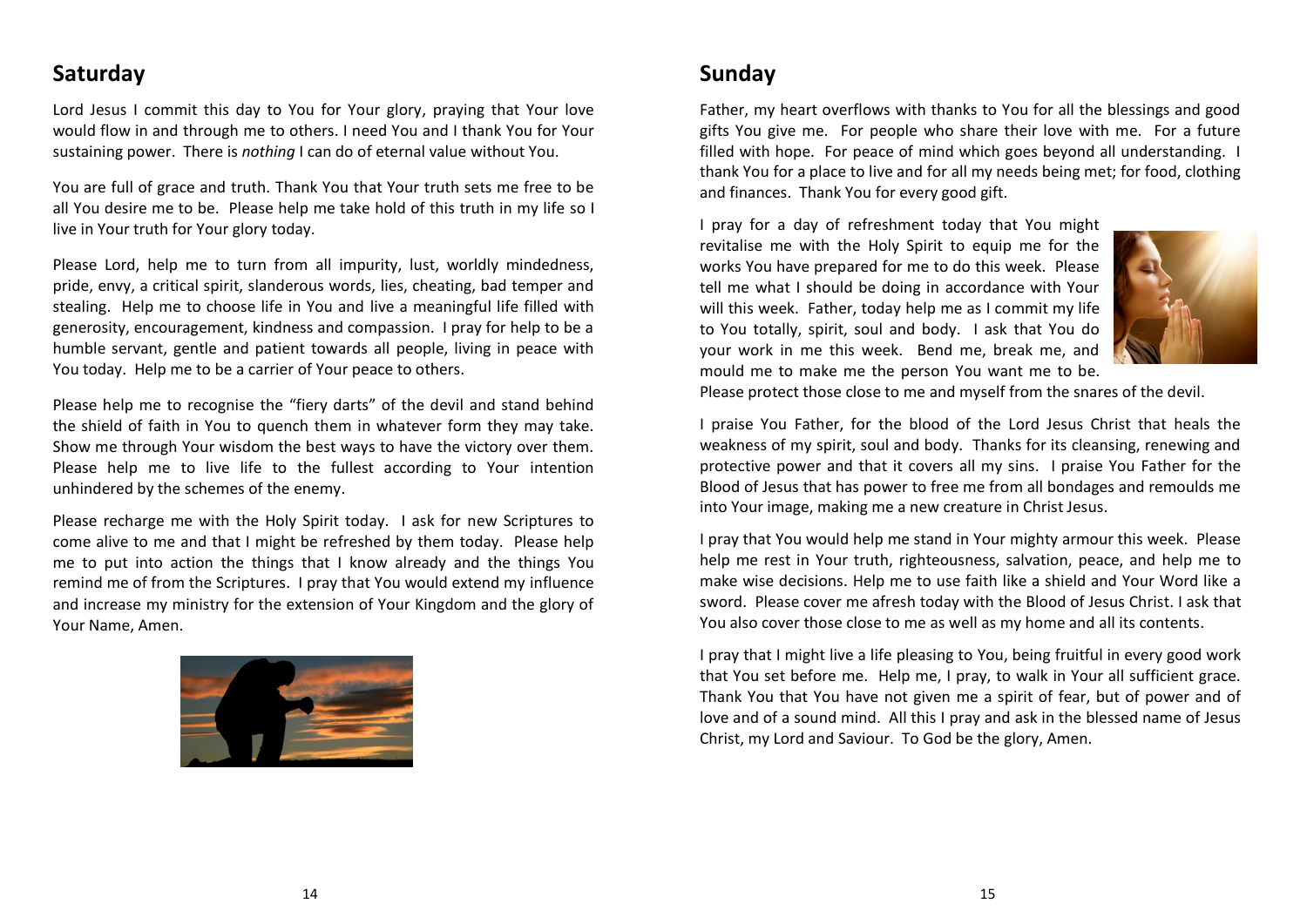#### **Monday**

Lord God, as I begin this week I praise and honour You. Thank You that You are all loving and totally just. I confess I need You and ask that You fill me afresh with the Holy Spirit. I am reminded and acknowledge that Jesus is the Way, the Truth and the Life. Help me conduct myself in ways that show Him as truth in my life.

Father, I ask that You help me to stop my inherent evil and sinful desires having a stronghold in my conduct and attitudes. Please protect my heart from all unforgiveness, shame, guilt, fear, doubt, anger, bitterness, rebellion, resentment, rejection, pride, self-righteousness and judgementalism. Help me to always glorify You.

Thank You that You give me Your peace that passes all understanding. Please help me to walk in victory and protect me from passivity, lethargy and a lazy life. Please show me where You want me to be and what You want me to do today. Thank You Lord for Your gift of faith. Help me to grow in faith in You today so that I will not fall into disobedience. Help me to walk by faith and not by what I see around me.



I ask that You renew my mind today. In the name of Jesus I bind all the forces of evil affecting my mind (*You might want to mention specific issues like fear, oppression and condemnation*). I pray for a sound mind and ask for Your discernment, wisdom, knowledge, understanding and holiness to fill my

mind. Lord, help me to guard my tongue, so I speak what is honouring. I recognise that my dignity and self-esteem comes from You. Help me to remember and apply Your precious Scriptures to my life today.

I ask for Your protection from pain, infection, inflammation, malignancies, allergies, viruses, injury and re-injury. Help me to remember that my body is a temple of the Holy Spirit, redeemed, cleansed, sanctified by the blood of Jesus Christ; therefore the devil has no place in my life and no power over me. Help me with my conduct and attitudes today so that I can truly love and serve the people I come into contact with. In Jesus name, Amen.

#### **Tuesday**

Lord God, I thank You that I am Your child and co-heir of the Kingdom, Your servant and friend. Thank You that You hear my prayers and that there is no weapon formed against me that will prosper and every tongue that rises against me in wrong or false judgement shall be shown to be wrong. (Is 54:17) You, Lord God are my banner and shield of protection and my position is to praise, thank and glorify You.

I thank You that I live in the blessings of the New Covenant. I am reminded that these blessings are God's favour, exaltation, health, reproductiveness, prosperity (Matt 7:7) and victory.

Please forgive me for my active sin choices where I have chosen worldlymindedness, pride, envy, a critical spirit, slander, lack of seriousness, lying, cheating, robbing God, bad temper and hindering others from being useful.

Please help me to put off what belongs to the earthly nature: impurity, lust, evil desires, greed, falsehood, anger, stealing and unwholesome talk. Please dress me in what belongs to our heavenly nature: meaningful activity, generosity, encouragement, kindness, compassion, forgiveness, obedience, humility, gentleness and patience as well as the full armour of God.

I acknowledge Your righteousness alone, Lord Jesus, can protect my heart from all unrighteousness. I thank You for this free sacrificial gift. Please help me to have faith to guard myself from Satan's craftiness and deception. To all those who would desire harm to come upon me, I ask Your forgiveness and return the curse with a blessing in Jesus Christ's name.

In making a fresh conscious decision to accept Your wonderful free gift of salvation, Lord, I need Your help and protection for my mind. I bind all spirits that would try to destroy my mind. I thank You for Your Word tells me who

You are and who I am in You. Holy Spirit please remind me of the truth in Your Word throughout this day.

Help me to be light and salt to those who don't know You. I pray for Your divine appointments and the wisdom and courage to do Your will. In Jesus' name, Amen.

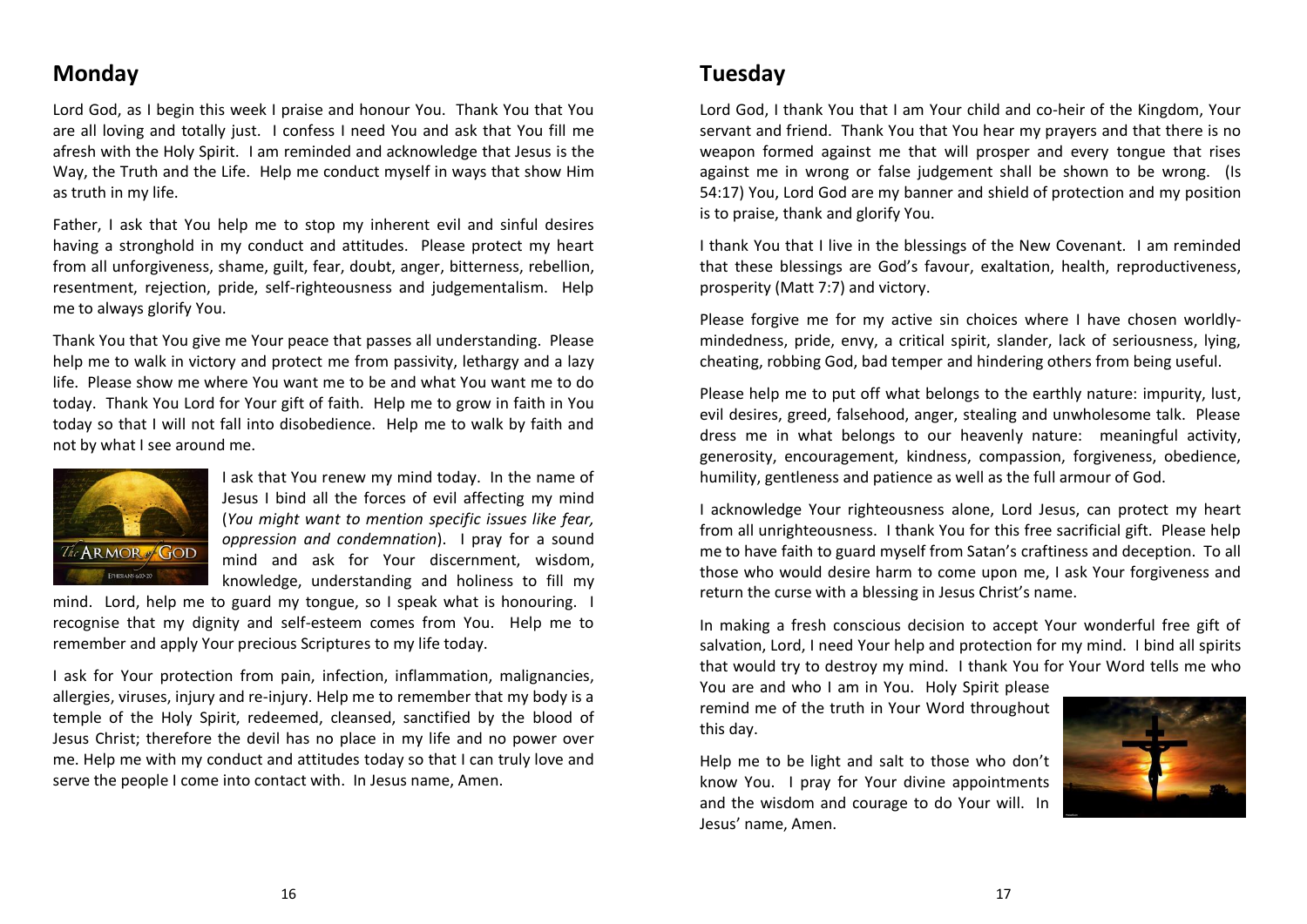#### **Wednesday**

This morning I acknowledge that you Lord Jesus are the WAY, the TRUTH and the LIFE, the Son of God, the Messiah. Help me to remember this truth today. Please protect me from errors, lies and deceptions. Thank You that Your truth sets me free and help me live in this special freedom today. Help me to live in victory as I enter into Your peace that passes all understanding. Protect me from all forms of slackness that go against Your good and perfect will for me today.



Help me live in Your righteousness today and protect my heart and mind from displeasing You in attitude and actions. Thank You Lord, that through faith in You I have Your righteousness before God as a free gift. Thank You that You are faithful to cleanse me from all unrighteousness. Please protect me from evil and sinful desires and to stand fast against the wiles of the devil and my own sinful nature during this day.

Please Lord, help me to guard my sensitivity, emotionally (what I feel), mentally (what I think) and

spiritually (my communion with you). In Your name please cut off from me all unhelpful sensitivity, all shame, wounding of a wounded spirit and bruising from verbal abuse. In Your name I bind all spirits that would try to destroy my mind. Please protect and renew my mind. I ask that my mind be filled with Your clear sound mind full of peace and love. I pray for the gifts of discernment, wisdom, knowledge and understanding.

Please Lord Jesus, guard what I speak, that I would only speak what is helpful. Help me to give You praise and honour wherever I am today. I ask for freedom to speak Your Words of love, peace and hope today.

Please equip me with Your mighty armour so I can stand this day. Help me use the Sword of the Spirit, the Scriptures, handling them well. Please give me strength to take my stand, firm in the gospel and trusting in You and Your provision. Please give me faith to overcome all fiery darts of the enemy.

Please Lord, extend my tent and increase my love and service to You for the extension of Your Kingdom and the glory of Your Name. In Jesus' name, Amen.

#### **Thursday**

Lord, I thank You that You are as close as the air I breath and I stand in faith on You, the Solid Rock. Your joy is my strength. I recognise that You need to be my foundation. I must not be moved by the roar of the enemy, nor by negative circumstances. Help me to stand valiant and strong. With You by my side, who can triumph against me? I bless Your holy name and desire to serve You in obedience. Thank You for the victory that You have won. I am more than a conqueror in Christ Jesus.

Please Lord, forgive me for all my sins and help me to live a life of obedience. I confess my dependence on You today. Help me to die to myself and be alive to Your purposes. Please fill me with the Holy Spirit now. Holy Spirit please guide, lead and equip me for today so that I can walk in humility and victory under Your guidance. Help me to be sensitive to Your leading at all times. I stand fast in Your strength against the trials and tribulations of this life.

Help me put to death sexual immorality, impurity, lust, evil desires, greed, falsehood, anger, stealing, and unwholesome talk: all that belongs to the earthly nature. Please clothe me afresh with truth, meaningful activity, generosity, encouragement, kindness, compassion, forgiveness, obedience, humility, gentleness and patience. Help me to grow in faith and victory as I walk by faith and not by



what I see around me. Help me to bring every thought and imagination into the obedience of the Lord Jesus Christ.

In Jesus' name, please deliver me from all evil intent against me and my home from any source of opposition or oppression. Help me to have the victory in Jesus' name, setting me and my loved ones free from all generational bondage and wrong soul ties.

I cover myself , family, property, cars and material assets with the blood (Rev 12:11) of the Lord Jesus Christ and ask You Heavenly Father to place a hedge of protection (Job 1:10) and Your angels of protection (Ps 34:7) around us all. Amen.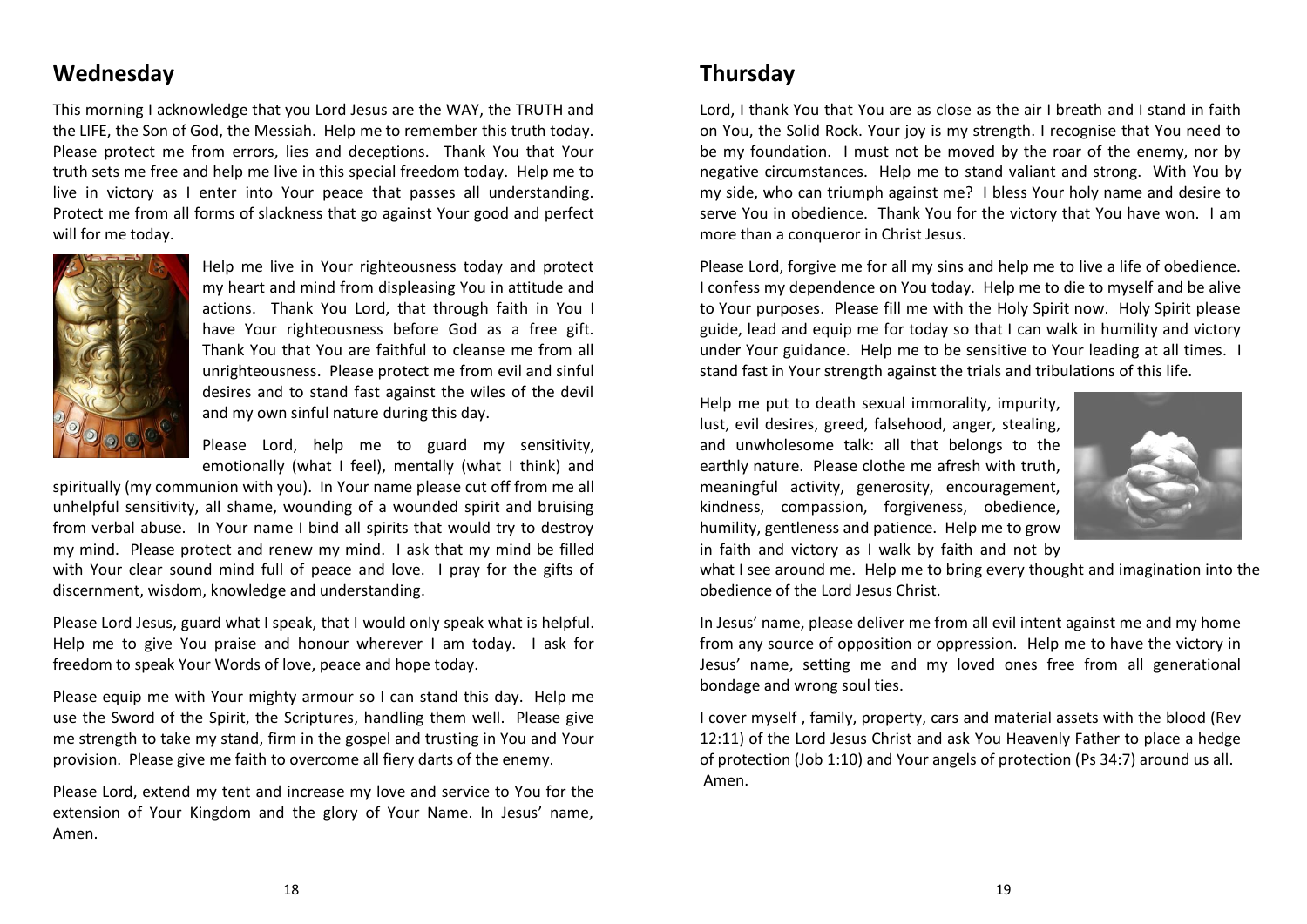# **Friday**

As I come before You this morning, Lord, I acknowledge Your power and intervention in my life. Thank You, that You are present with me through Your precious Holy Spirit. Help me to live in Your ways, Your truth and with the life You have purchased for me on the cross.

I pray for the covering of the blood of Jesus over the physical, spiritual, emotional, soul and will areas of my life. I pray that they would be under the Lordship of Christ at all times. Please protect me from errors, lies and deceptions. Thank You that Your truth sets me free.



Please help me to stand fast against the schemes of the devil at all times in my life. Place on me Your powerful armour and help me to walk in Your grace and to rest in Your peace at all times. To those who would wish harm upon me I ask forgiveness and blessing in Jesus' Christ name. Please Lord, protect my heart from all unrighteousness, shame, guilt, fear, doubt, anger, bitterness, all rebellion, pride, rejection, self-righteousness and judgementalism.

I pray for the areas You have given me responsibility for in the home, workplace and areas of Christian service. Please protect and guide my efforts so these may bring glory to You. Please provide all I need to accomplish my God-given tasks, including financial resources and people support, so I can do the work unhindered. Protect my fruitfulness in serving You.

Please Lord, help me to be light and salt that I might bring Your presence wherever I place my feet. Help me with my conduct and attitudes so that I love people with love like Your unfailing love today. I pray for Your divine appointments and the wisdom and courage to do Your will. Please Lord, extend my tent this day for the extension of Your Kingdom and the glory of Your Name, Amen.

#### **Saturday**

Lord God, I thank You that Your mercies are new this morning. Thank You for this new day. I praise, honour and worship You, my God. You are Lord, King of the Universe, able to do all things, all loving, totally just, the King of Glory. Thank You Father God, for sending the Lord Jesus Christ to save me and the Holy Spirit to help me. I thank You that I am Your child and co-heir of the Kingdom, Your servant and friend. Thank You for the glorious gift of salvation.

Lord Jesus please renew my mind today. I ask that my mind be filled with a clear sound mind (2 Tim 1:7), the mind of Christ of joy, peace and love. I pray for the gifts of discernment, wisdom, knowledge and understanding (Eph1:17). In Jesus' name I bind all forces that would seek to destroy my mind and rob me of my peace and joy.

Guard my rest and recreation, helping me maintain wisdom and balance in my daily rhythm and activities. Please help me maintain my health and develop wise habits regarding diet and exercise.

I thank You, Lord, for Your powerful Word. Please help me to remember and apply Your precious Scriptures throughout this day. I now cut off from myself, by the Power of Your Word, all demonic spirits and their activities from my life in the mighty name of Jesus Christ.

Please protect my home and loved ones. May You grow them all to love, follow and serve You. I pray for the covering of the blood of Jesus over all areas of my life.

Lord Jesus I thank You that You hear my prayers. Help me to be a shining light. I pray for Your divine appointments. Please Lord Jesus, extend my tent this day for the extension of Your Kingdom and the glory of Your Name, Amen.

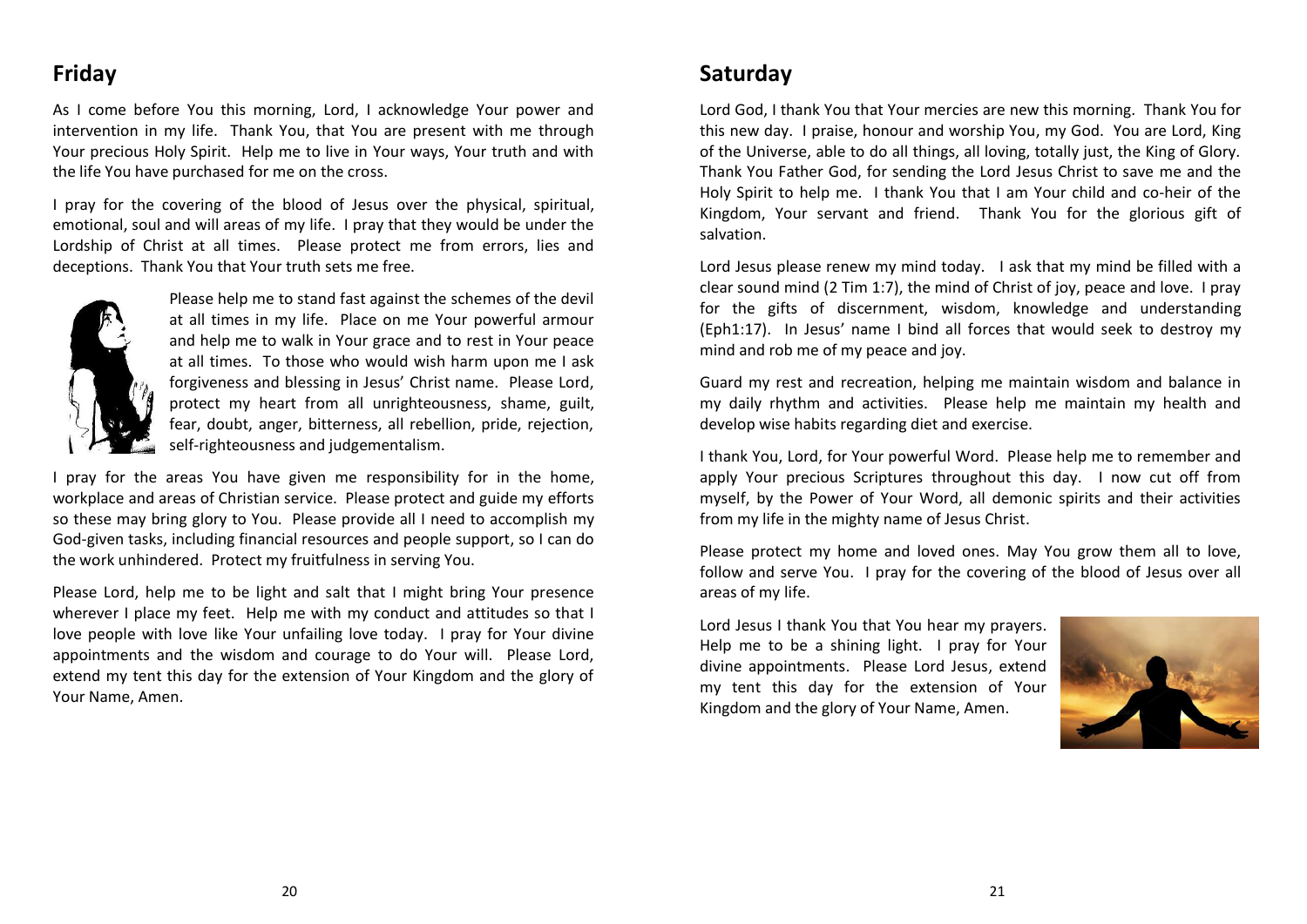# **The Prayer To Our Father**

(translated from first century Aramaic)

Oh Thou, from whom the breath of life comes, who fills all realms of sound, light and vibration.

May Your light be experienced in my utmost holiest.



Your Heavenly domain approaches.

Let Your will come true - in the universe (all that vibrates) just as on earth (that is material and dense).

Give us wisdom (understanding, assistance) for our daily need, detach the fetters of faults that bind us, like we let go the guilt of others.

Let us not be lost in superficial things (materialism, common temptations), but let us be freed from what keeps us from our true purpose.

From You comes the all-working will, the lively strength to act, the song that beautifies all and renews itself from age to age.

Sealed in trust, faith and truth.

AMEN (I confirm with my entire being)

# **Lord's Prayer**

(Contemporary version of original Aramaic)

O Lord God who fills the whole Cosmos, You who are as close as the very air we breathe, focus your light within us and help us to shine it out to others.

Reign in us so we become one in unity with You, Set our hearts on fire and commission our willing hands to do Your works.

Help us love beyond our own natural ability, to live with deep compassion towards all people.

Breathe the Holy Spirit into us, then we will feel the support of Your wisdom underneath us.

Untangle the knots within us so that our hearts can reach out to others, Save us from the evil one and our own sinful self.

Don't let surface things delude us, But free us from what holds us back from our true purpose.

Out of You, Lord God comes the fire of the most extravagant love, This gives light and sound to all of the cosmos.

Amen.



Printed by Creative Visions Print & Design, Wollongong